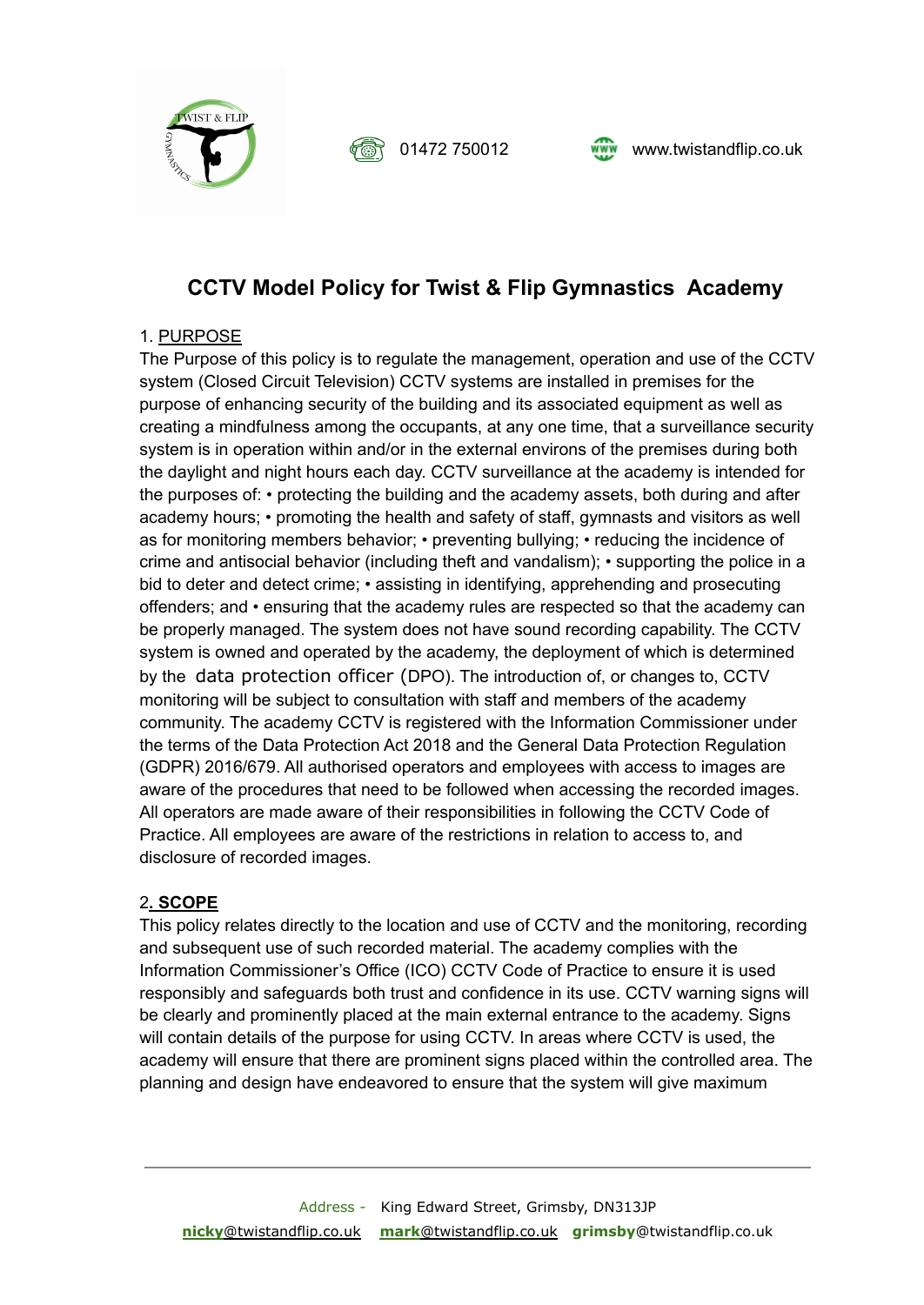





effectiveness and efficiency, but it is not guaranteed that the system will cover or detect every single incident taking place in the areas of coverage.

CCTV monitoring of public areas for security purposes will be conducted in a manner consistent with all existing policies and related legislation. Video monitoring of public areas for security purposes within academy premises is limited to uses that do not violate the individual's reasonable expectation to privacy. Information obtained in violation of this policy may not be used in a disciplinary proceeding against an employee of the academy or a gymnast attending the academy. All CCTV systems and associated equipment will be required to be compliant with this policy following its adoption by the academy. CCTV monitoring will never be used in any observing or monitoring a member of staff's performance. Recognisable images captured by CCTV systems are 'personal data'. They are therefore subject to the provisions of the General Data Protection Regulation and Data Protection Act 2018

### 3. LOCATION OF CAMERAS

The cameras are sited so that they only capture images relevant to the purposes for which they have been installed (as described above), and care will be taken to ensure that reasonable privacy expectations are not violated. The academy will ensure that the location of equipment is carefully considered to ensure that the images captured comply with the legislation. The academy will make every effort to position the cameras so that their coverage is restricted to the academy premises, which includes both indoor and outdoor areas. CCTV will be used in limited areas within the academy that have been identified by staff and members as not being easily monitored. Members of staff will have access to details of where CCTV cameras are situated. CCTV Video Monitoring and Recording of Public Areas may include the following: • Protection of the academy building and property: The building's perimeter, entrances and exits, lobbies and corridors, special storage areas, cashier locations, receiving areas for goods/services • Monitoring of Access Control Systems: Monitor and record restricted access areas at entrances to buildings and other areas • Verification of Security Alarms: Intrusion alarms, exit door controls, external alarms • Video Patrol of Public Areas: Parking areas, Main entrance/exit gates, Traffic Control • Criminal Investigations (carried out by the police): Robbery, burglary and theft surveillance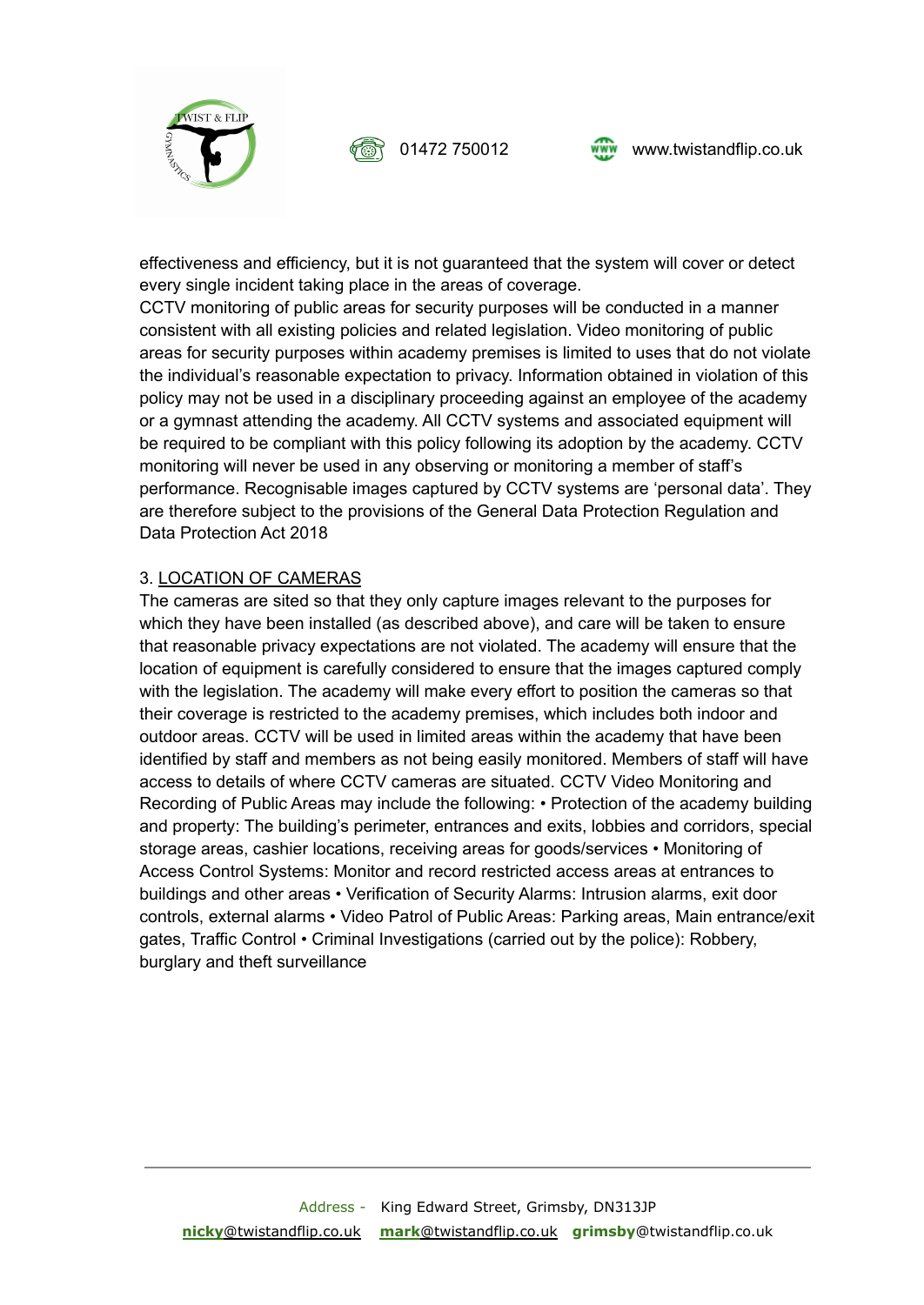



## 4. ACCESS TO CCTV IMAGES

Access to recorded images will be restricted to the staff authorised to view them and will not be made widely available. Supervising the access and maintenance of the CCTV System is the responsibility of the director. The director may delegate the administration of the CCTV System to another staff member. When CCTV recordings are being viewed, access will be limited to authorised individuals on a need-to-know basis.

### 5. SUBJECT ACCESS REQUESTS (SAR)

Individuals have the right to request CCTV footage relating to themselves under the Data Protection Act and the GDPR. All requests should be made in writing to the DPO. Individuals submitting requests for access will be asked to provide sufficient information to enable footage relating to them to be identified. For example: time, date and location. The applicant may view the CCTV footage if available. The academy will respond to requests within 30 days of receiving the request. The academy reserves the right to refuse access to CCTV footage where this would prejudice the legal rights of other individuals or jeopardise an on-going investigation.

# 6. ACCESS AND DISCLOSURE OF IMAGES TO THIRD PARTIES

There will be no disclosure of recorded data to third parties other than authorised personnel such as the Police. If an order is granted by a Court for disclosure of CCTV images, then this should be complied with. However, very careful consideration must be given to exactly what the Court order requires. If there are any concerns as to disclosure, then the DPO should be contacted in the first instance and appropriate legal advice may be required. Requests for images should be made in writing to the DPO.

### 7. RESPONSIBILITIES

The director will: • Ensure that the use of CCTV systems is implemented in accordance with this policy. • Oversee and coordinate the use of CCTV monitoring for safety and security purposes within the academy. • Ensure that all existing CCTV monitoring systems will be evaluated for compliance with this policy. • Ensure that the CCTV monitoring is consistent with the highest standards and protections. • Review camera locations and be responsible for the release of any information or recorded CCTV materials stored in compliance with this policy. • Maintain a record of access (e.g. an access log) to or the release of tapes or any material recorded or stored in the system. • Ensure that monitoring recorded tapes are not duplicated for release. • Ensure that the perimeter of view from fixed location cameras conforms to this policy both internally and externally. • Give consideration to both gymnasts and staff feedback/complaints regarding possible invasion of privacy or confidentiality due to the location of a particular CCTV